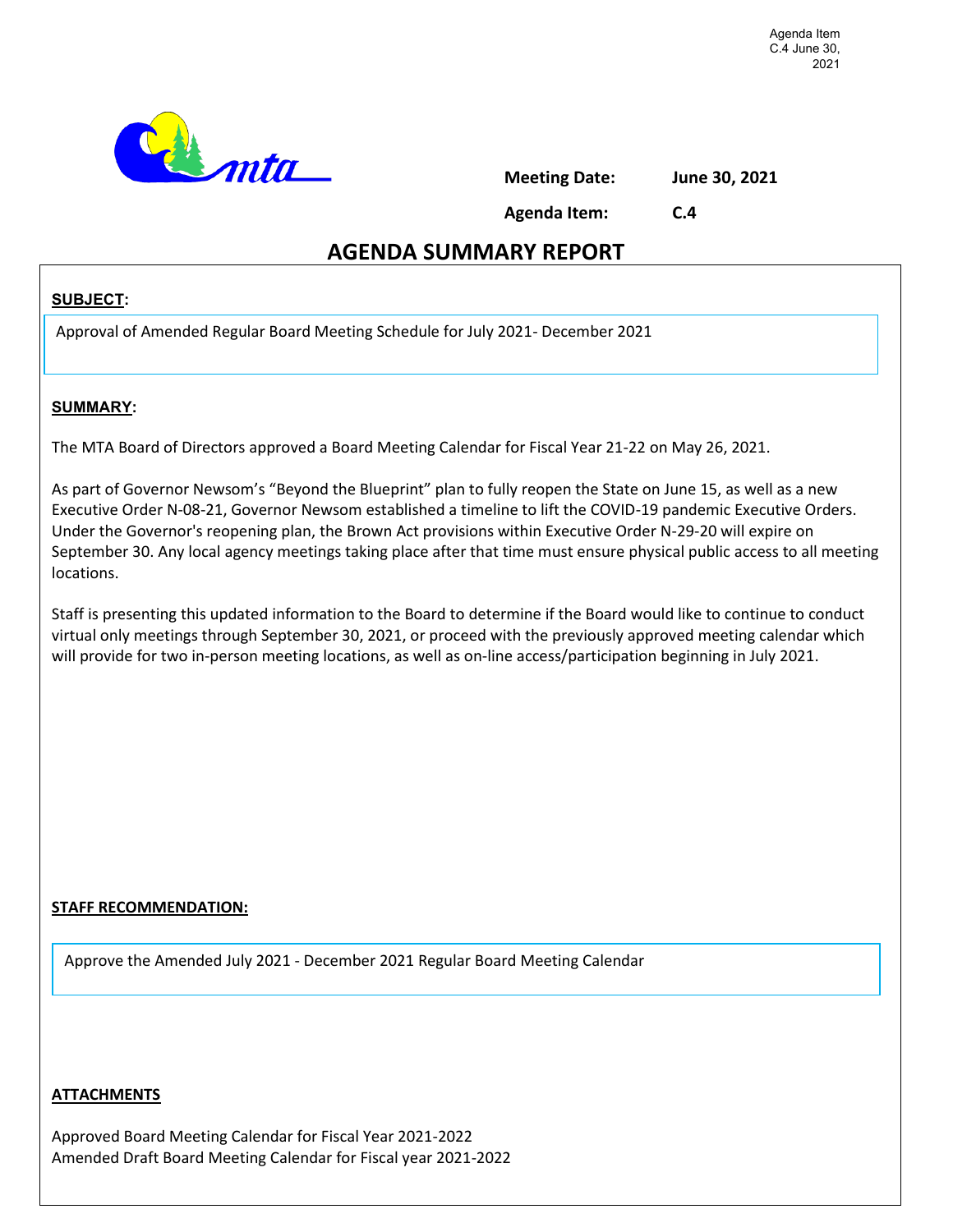Agenda Item C.5 June 30, 2021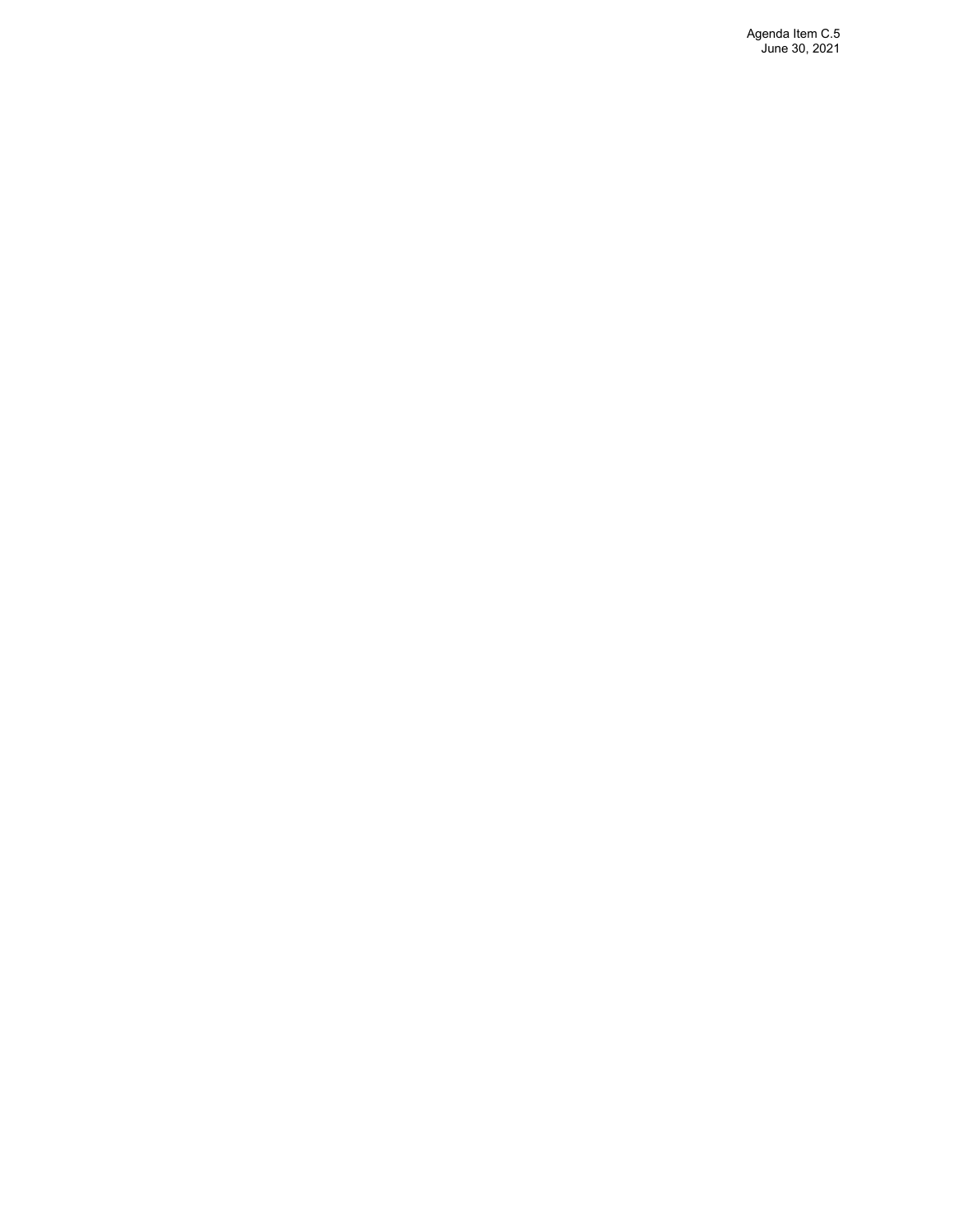

# **Amended 2021 Board of Directors Meeting Schedule**

| Agenda Item<br>C.4 June 30,<br>2021<br>mta<br><b>Amended 2021 Board of Directors Meeting Schedule</b><br>Last Wednesday of every month - 2nd Wednesday of the month in December<br><b>Subject to Change</b> |             |                          |                                  |                                   |  |  |  |
|-------------------------------------------------------------------------------------------------------------------------------------------------------------------------------------------------------------|-------------|--------------------------|----------------------------------|-----------------------------------|--|--|--|
| Date                                                                                                                                                                                                        | <b>Time</b> | Location                 | Video/Teleconference<br>Location | <b>Major Agenda Items</b>         |  |  |  |
| 2021                                                                                                                                                                                                        |             |                          |                                  |                                   |  |  |  |
| July 28, 2021                                                                                                                                                                                               | 1:30        | Video and Teleconference |                                  | <b>Transit Needs: Ukiah</b>       |  |  |  |
| August 25, 2021                                                                                                                                                                                             | 1:30        | Video and Teleconference |                                  | <b>Transit Needs: Willits</b>     |  |  |  |
| September 29, 2021 $_{1:30}$                                                                                                                                                                                |             | Video and Teleconference |                                  | <b>Transit Needs: Point Arena</b> |  |  |  |
| October 27, 2021                                                                                                                                                                                            | 1:30        | Fort Bragg               | <b>Ukiah</b>                     | <b>Transit Needs: Fort Bragg</b>  |  |  |  |
| November 2021<br><b>No Meeting</b>                                                                                                                                                                          |             |                          |                                  |                                   |  |  |  |
| December 8, 2021                                                                                                                                                                                            | 1:30        | <b>Ukiah</b>             | Fort Bragg                       | <b>Transit Needs: Willits</b>     |  |  |  |
| All meetings of the MTA Board of Directors will be open to the public in the location of the                                                                                                                |             |                          |                                  |                                   |  |  |  |

All meetings of the MTA Board of Directors will be open to the public in the location of the meeting, the video/teleconference location and on-line utilizing web based video or teleconferencing software (ex: Zoom or GoToMeeting).